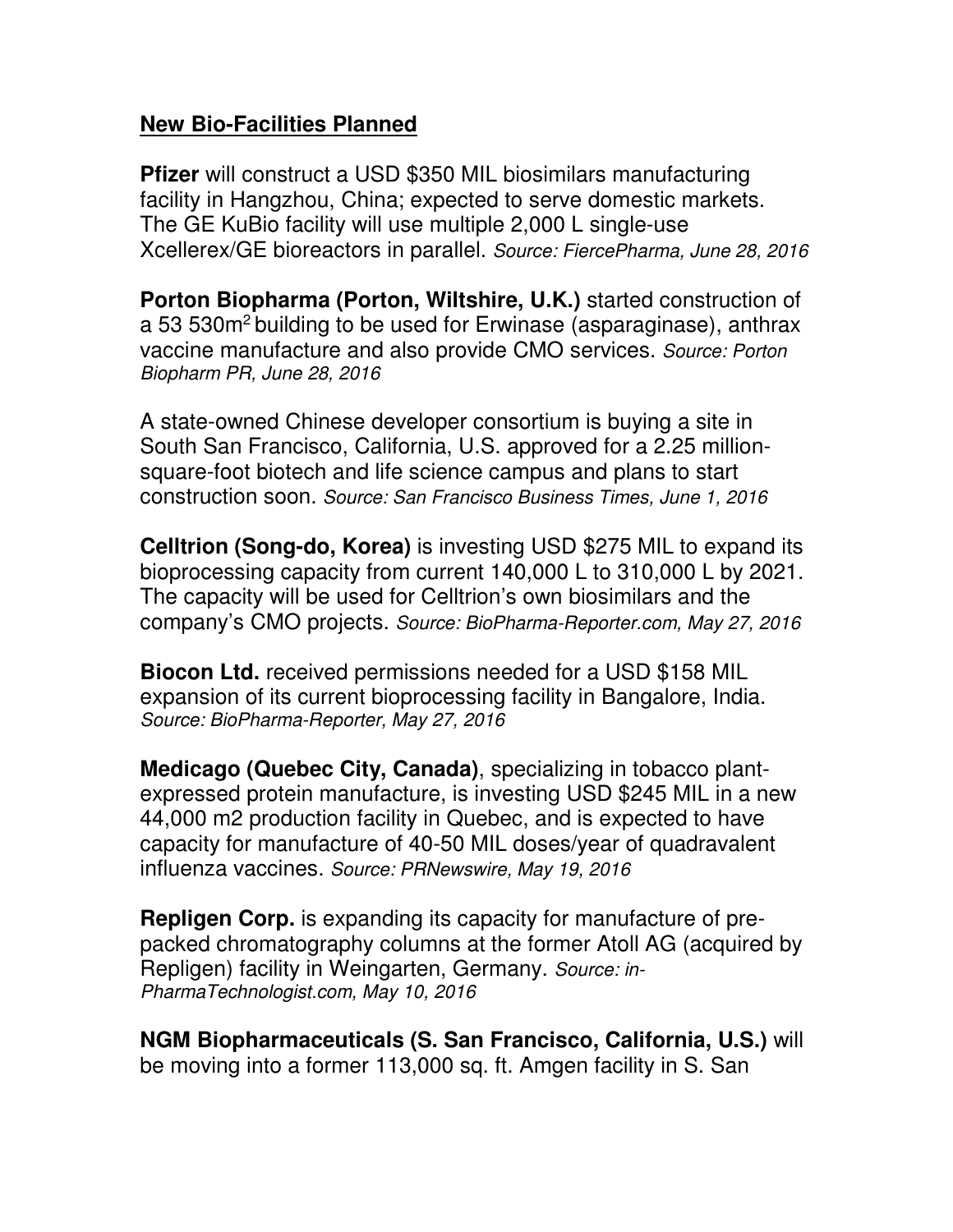Francisco completed in 2008 but never occupied by Amgen. *Source: BIOTECHSF, May 3, 2016*

**Shire Ltd. (Dublin, Ireland)** will construct a new bioprocessing facility in Piercetown, County Meath, Ireland, and is expected to come online in 2019, including hiring 400 staff. *Source: IDA Ireland PR, April 15, 2016*

## **New Facilities**

**Cristália Lab. (Sao Paulo, Brazil)** received Brazilian approval for manufacture and marketing of Kollagenase (collagenase) for wound debridement/cleaning involving BSL-3 culture of *Clostridium histolyticum* in a 1,500 stainless steel bioreactor. *Source: Biopharma-Reporter.com, June 10, 2016*

**PnuVax (Ontario, Canada)** licensed XRX 001, a cell cultured yellow fever vaccine, from Xcellerex/GE, and plans a 2,000 L single-use GE FlexFactory facility. The co. expects it will be at the leading edge of a paradigm shift in vaccines manufacture (shift to modular and singleuse). *Source: Biopharma-Reporter.com, June 10, 2016*

**BioNua Ltd.**, a subsidiary of Nexvet (Dublin, Ireland), opened a 20,000 sq. ft. facility in Dublin for manufacture of veterinary products, including a monoclonal antibody for treatment of osteoarthritis in dogs. *Source: Nexvet PR, June 5, 2016*

**The Industrial Biotechnology Innovation Centre (IBioIC), U.K.**, opened the Flexible Downstream Bioprocessing Centre (FlexBio), a downstream bioprocessing facility at Heriot-Watt University in Edinburgh, Scotland, to help co.'s test manufacturing scale-up and equipment needs ahead of a product's commercialization.

*Source: Biopharma-Reporter.com, May 31, 2016* 

**Bristol-Myers Squibb** completed a USD \$280 MIL expansion to its biopharma manufacturing facility in Devens, Massachusetts, U.S., adding 200,000 sq. ft. space, including clinical manufacturing and 200 staff. *Source: Gen. Eng. & Biotech. News, May 18, 2016*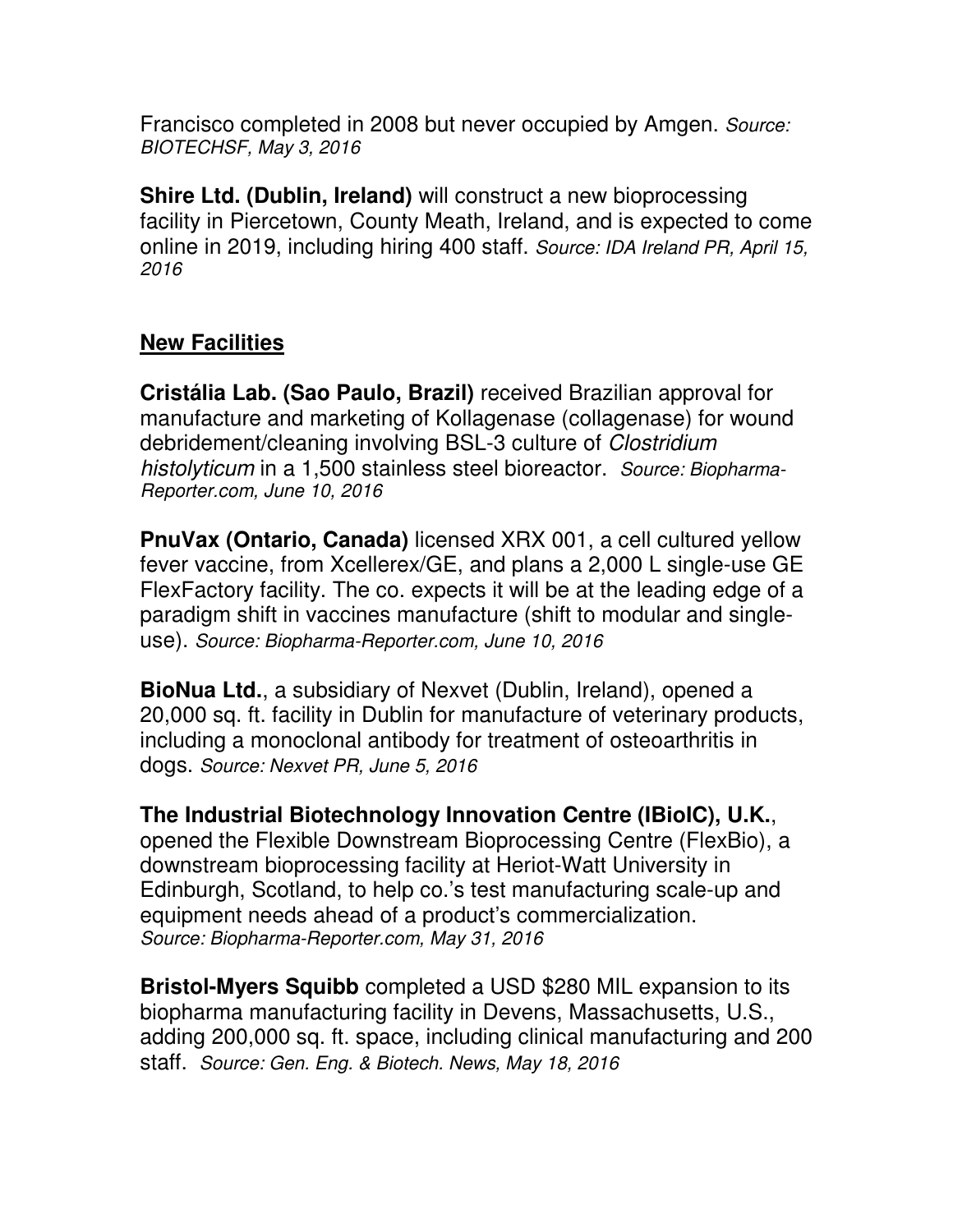**Goodwin Biotechnology, Inc., (Plantation, Florida, U.S.)** expanded it antibody-drug conjugate (ADC) manufacturing capabilities, including adding a new conjugation suite. *Source: Goodwin Biotech PR, May 18, 2016* 

**JHL Biotech (Taiwan)** opened a GE KuBio modular facility that is fully single-use in Wuhan, China, and will be offering related CMO services, mostly for biosimilars manufacture. *Source: GE Press Release, May 10, 2016*

**FUJIFILM Diosynth Biotechnologies U.S.A (Research Triangle Park, North Carolina)** opened a new 3-story, 62,000 sq. ft. CMO facility housing process design and analytical departments. *Source: Outsourcing-pharma.com, May 10, 2016* 

**F-Star (Cambridge, U.K.)**, a developer of bispecific antibodies, moved into new R&D facilities at the Babraham Research Campus in Cambridge, U.K. *Source: BiopharmaReporter.com, May 10, 2016*

**BioFactura Inc. (Frederick, Maryland, U.S.)**, a CMO primarily oriented to biosimilars development and scale-up, is expanding, including plans to hire 25 more staff. *Source: TheEagle.com, March 22, 2016* 

## **BioINNOVATIONS**

**CMO Biologics (Copenhagen, Denmark)** is now offering single-use manufacturing in "3Packs," 3 x 2,000 L single-use bioreactors in parallel, and with 3 more 2,000 L bioreactors being added, will be able to offer single-use manufacturing lots up to 12,000 L. *Source: Biopharma-Reporter.com, June 3, 2016* 

**The U.K. Cell and Gene Therapy Catapult (CGTC)** made a prediction, citing three gene therapy facilities and one cell therapy plant built in the U.K. since 2013, that the U.K. will be a major center for cellular and gene therapies development and manufacture. *Source: Biopharma-Reporter.com, May 11, 2016*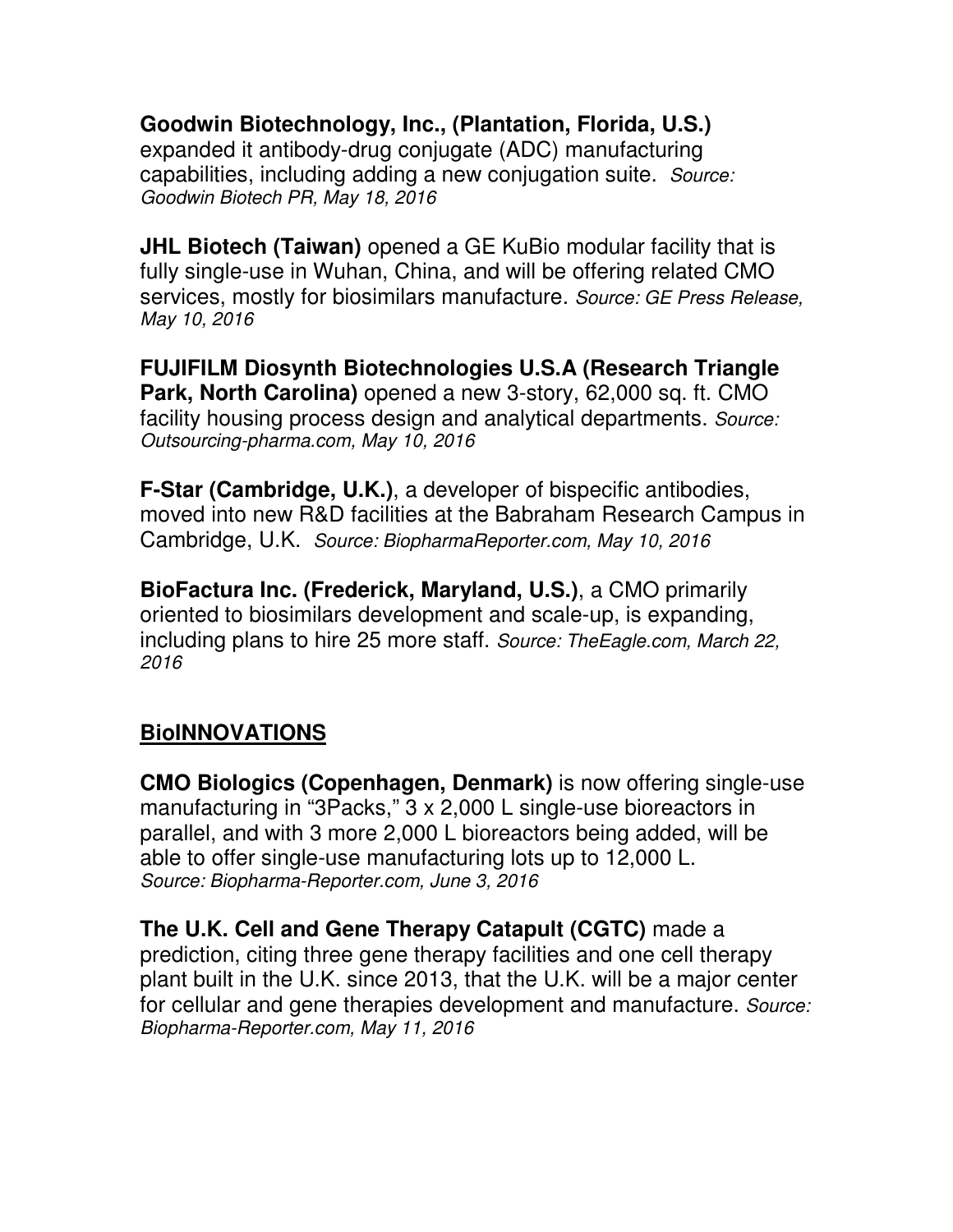## **Wrap-up BioNEWS**

**Boehringer Ingelheim** acquired the Merial veterinary subsidiary of Sanofi, including its facilities, in a deal including Sanofi receiving €4.7 billion in cash and exchange of consumer product units. Boehringer is now number one in veterinary pharmaceuticals. *Source: Boehringer Ingelheim PR, June 27, 2016*

**CEVEC Pharmaceuticals GmbH (Cologne, Germany)** and **Paragon Bioservices, Inc. (Baltimore, Maryland, U.S.)** will work jointly to establish CEVEC's proprietary CAP technologies as a new industry standard for the scalable production of viral gene therapy vectors. *Source: PRNewswire, June 6, 2016*

**Thermo Fisher Scientific** acquired FEI for USD \$4.2 BIL, including the company's high-performance electron microscopy technology. *Source: FierceBiotech, May 27, 2016*

**Evercyte and VTU Technology**, both in Austria, are collaborating to develop animal products-free culture media additives for Pichia (yeast) culture. *Source: Biopharma-Reporter.com, May 25, 2016*

**EAG Inc.** purchased and is making further investments in Analytical Bio-Chemistry Laboratories (ABC Laboratories), a CRO offering drug and biopharma analytical services. *Source: MarketWire, May 18, 2016*

Preclinical outsourcing (all pharma, not just biopharma) is expected to grow 20% annually and be a USD \$21 BIL market this year, according to a new report from Kalorama Information. *Source: Outsourcing-pharma.com, May 17, 2016* 

**Pall Corp.** developed the HakoBio virtual reality software as a tool to help customers configure and design bioprocesses and processing suites. Equipment can be specified and the resulting facility visualized. *Source: Biopharma-reporter.com. April 27, 2016*

**Alvotech** will use Finesse's SmartFactory cGMP single-use biomanufacturing platform in its new fully single-use biosimilars and ÇMO manufacturing facility in Iceland. *Source: Contract Pharma, April 3, 2016*